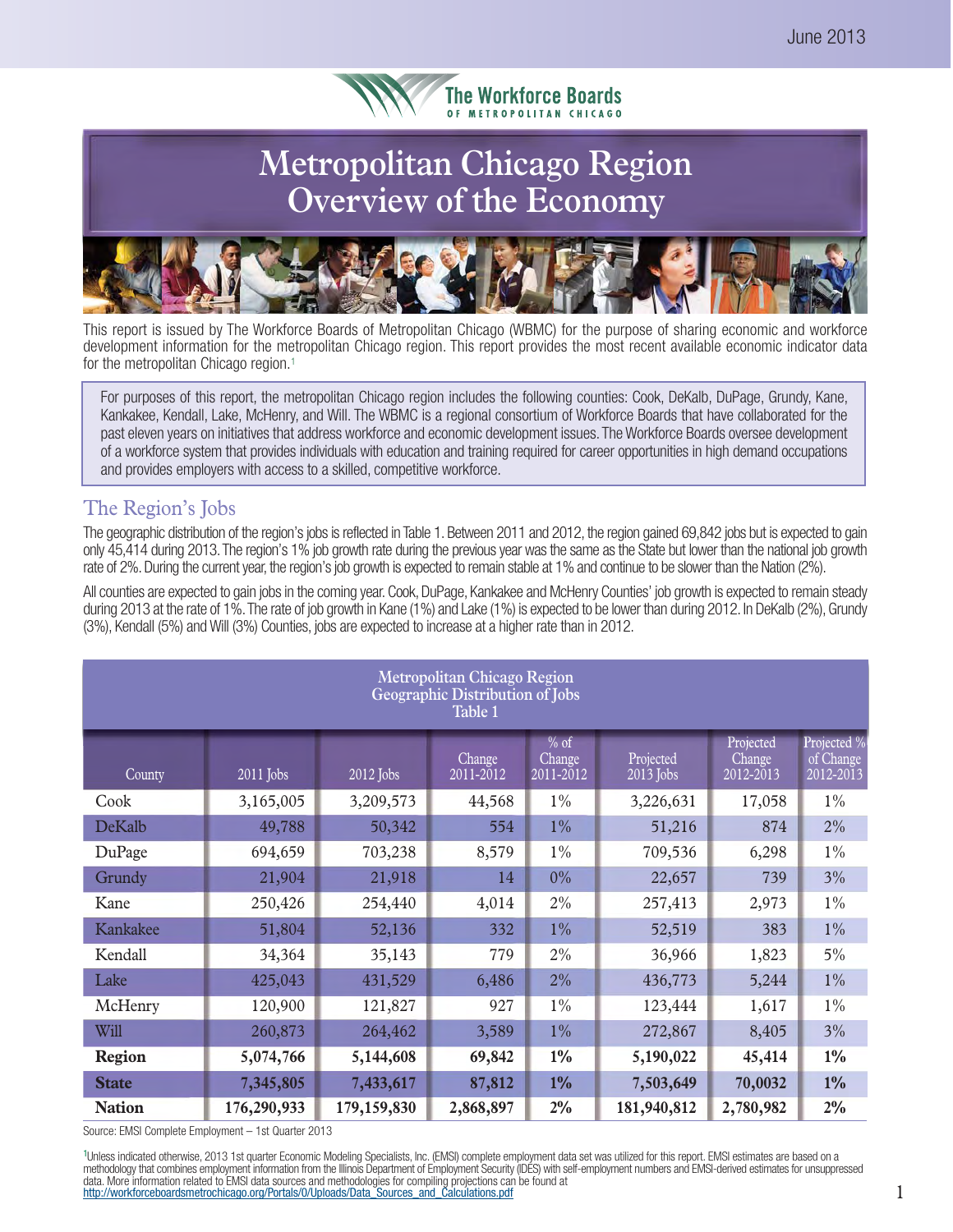While all counties are expected to gain jobs during 2013, Cook, DuPge, Kane and Lake Counties will add fewer jobs in the current year than they did in 2012; all other counties in the region are projected to add more jobs during 2013 than in 2012. Counties expected to gain the most jobs include: Cook (17,058), Will (8,405), DuPage (6,298), and Lake (5,244).

Table 2 reflects the distribution of the region's jobs by industry during 2012 and as projected for 2013 as well as the anticipated change in jobs by industry. Industries that are projected have the largest increase in jobs include: healthcare and social assistance (15,582), finance and insurance (11,028), professional, scientific and technical services (7,637), and education services (7,137). In terms of job loss, the manufacturing industry is projected to lose 17,226 and construction is expected to lose 4,747 jobs by the end of 2013. It is important to note though that the manufacturing sector will have job openings due to the aging of its workforce and, as a result, retirement of workers.

| <b>Metropolitan Chicago Region</b><br><b>Jobs by Industry</b><br>2012 and 2013<br>Table 2 |           |                                            |                   |                                 |                   |                                     |  |  |
|-------------------------------------------------------------------------------------------|-----------|--------------------------------------------|-------------------|---------------------------------|-------------------|-------------------------------------|--|--|
|                                                                                           |           | 2012<br>2013                               |                   |                                 |                   |                                     |  |  |
| Description                                                                               | Jobs      | $\%$<br>Regional<br>$\int$ <sub>O</sub> bs | Projected<br>Jobs | Projected<br>% Régional<br>Jobs | Projected<br>Jobs | Projected<br>$\%$ of $\,$<br>Change |  |  |
| Accommodation and Food Services                                                           | 339,040   | 7%                                         | 346,096           | 7%                              | 7,056             | 2%                                  |  |  |
| Administrative and Support and Waste<br><b>Management and Remediation Services</b>        | 390,727   | 8%                                         | 397,015           | 7%                              | 6,288             | $2\%$                               |  |  |
| Agriculture, Forestry, Fishing and Hunting                                                | 11,326    | $0\%$                                      | 10,656            | $0\%$                           | (670)             | (6%)                                |  |  |
| Arts, Entertainment, and Recreation                                                       | 117,719   | 2%                                         | 120,090           | $2\%$                           | 2,371             | $2\%$                               |  |  |
| Construction                                                                              | 200,067   | 4%                                         | 195,320           | 4%                              | (4, 747)          | (2%)                                |  |  |
| <b>Educational Services (Private)</b>                                                     | 165,014   | 3%                                         | 172,151           | $3\%$                           | 7,137             | 4%                                  |  |  |
| Finance and Insurance                                                                     | 375,027   | 7%                                         | 386,055           | 7%                              | 11,028            | 3%                                  |  |  |
| Government                                                                                | 528,316   | 10%                                        | 529,055           | 10%                             | 739               | $0\%$                               |  |  |
| Healthcare and Social Assistance                                                          | 578,455   | $11\%$                                     | 594,037           | 12%                             | 15,582            | 3%                                  |  |  |
| Information                                                                               | 86,210    | 2%                                         | 83,655            | $2\%$                           | (2, 555)          | (3%)                                |  |  |
| Management of Companies and Enterprises                                                   | 83,939    | 2%                                         | 85,015            | $2\%$                           | 1,076             | $1\%$                               |  |  |
| Manufacturing                                                                             | 398,791   | $8\%$                                      | 381,565           | $8\%$                           | (17,226)          | (4%)                                |  |  |
| Mining, Quarrying, and Oil and Gas Extraction                                             | 1,971     | $0\%$                                      | 2,013             | $0\%$                           | 42                | $2\%$                               |  |  |
| Other Services (except Public Administration)                                             | 303,273   | 6%                                         | 310,310           | $6\%$                           | 7,037             | $2\%$                               |  |  |
| Professional, Scientific, and Technical Services                                          | 425,513   | $8\%$                                      | 433,150           | $8\%$                           | 7,637             | $2\%$                               |  |  |
| Real Estate and Rental and Leasing                                                        | 223,225   | 4%                                         | 227,707           | $4\%$                           | 4,482             | $2\%$                               |  |  |
| Retail Trade                                                                              | 459,942   | 9%                                         | 458,209           | 9%                              | (1, 733)          | $0\%$                               |  |  |
| Transportation and Warehousing                                                            | 226,486   | $5\%$                                      | 230,342           | $5\%$                           | 3,856             | $2\%$                               |  |  |
| Unclassified Industry                                                                     | 4,087     | $0\%$                                      | 3,745             | $0\%$                           | (342)             | (8%)                                |  |  |
| <b>Utilities</b>                                                                          | 12,404    | $0\%$                                      | 12,395            | $0\%$                           | (9)               | $0\%$                               |  |  |
| Wholesale Trade                                                                           | 213,077   | 4%                                         | 211,443           | $4\%$                           | (1,634)           | $(1\%)$                             |  |  |
| <b>Total</b>                                                                              | 5,144,608 | 100%                                       | 5,190,022         | 100%                            | 45,414            | $1\%$                               |  |  |

Source: EMSI Complete Employment – 1st Quarter 2013

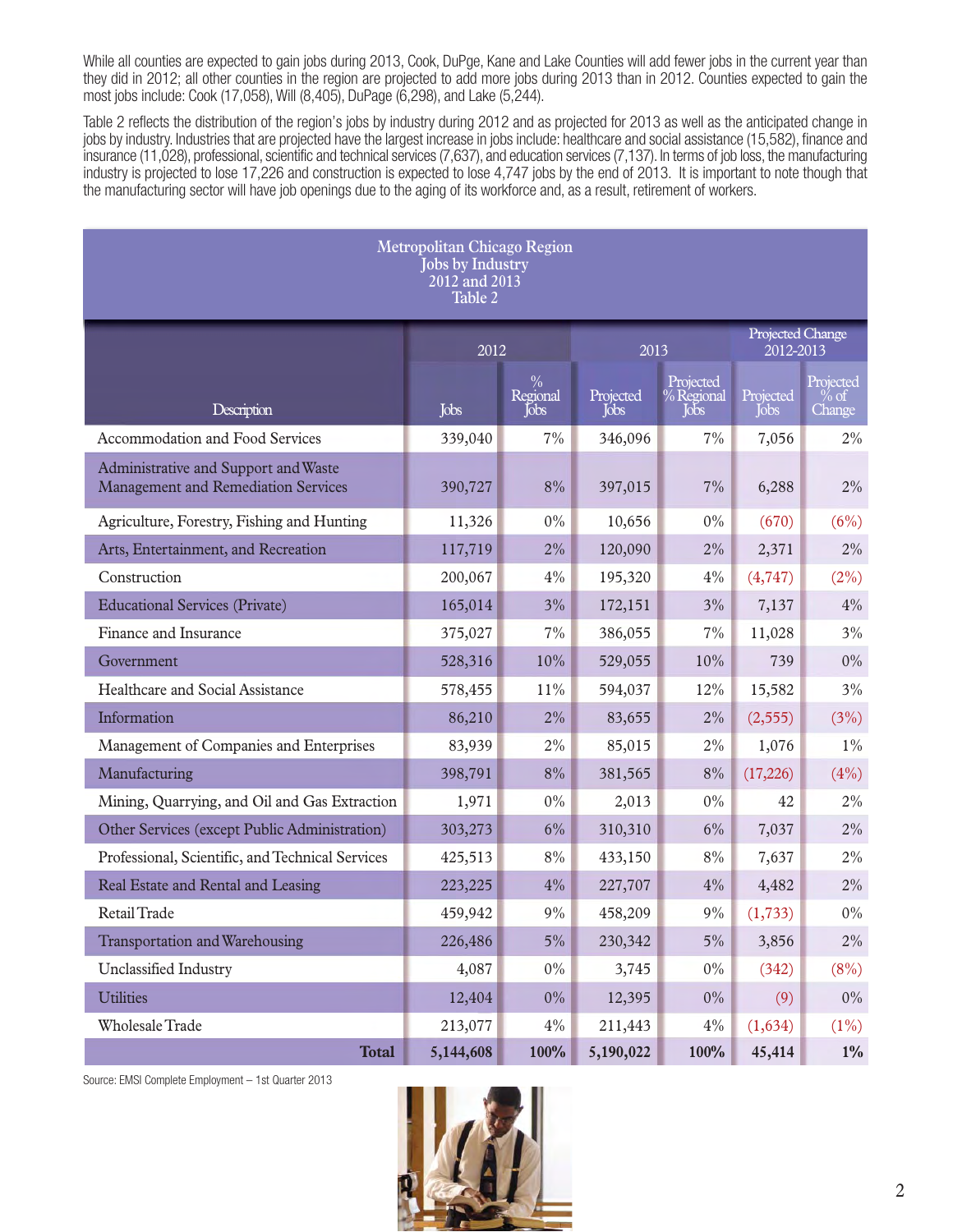# Unemployment Summary

The most recent unemployment rates for the region as well as individual counties are reflected in Table 3. The region's unemployment rate decreased from 9.5% in March 2013 to 9.2% in April 2013 but is higher than a year ago. The region's unemployment rate for April 2013 was slightly higher than the State (8.7%) but was considerably higher than the national rate of 7.1%.

For the month of April 2013, Grundy County had the highest unemployment (11.8%) followed by Kankakee County (9.8%). DuPage and Lake Counties had the lowest unemployment rates for April at 7.6% followed by DeKalb County at 8.6% and Kendall and McHenry Counties, both at 8.9%. Over the past month, all counties had a decrease in their unemployment rate except Kendall County which increased slightly and DuPage County which was unchanged. Lake County had the highest decrease (-2.1%). Over the past year, Grundy County had the highest increase in unemployment (1.9%).

| <b>Metropolitan Chicago Region</b><br><b>Unemployment Rates</b><br>Table 3 |               |               |               |                          |                                |  |  |  |
|----------------------------------------------------------------------------|---------------|---------------|---------------|--------------------------|--------------------------------|--|--|--|
| County                                                                     | April<br>2013 | March<br>2013 | April<br>2012 | Change Over<br>the Month | <b>Change Over</b><br>the Year |  |  |  |
| Cook                                                                       | $9.6\%$       | 9.7%          | $9.1\%$       | $(0.1\%)$                | 0.5%                           |  |  |  |
| DeKalb                                                                     | 8.6%          | 8.9%          | 8.2%          | $(0.3\%)$                | 0.4%                           |  |  |  |
| DuPage                                                                     | 7.6%          | 7.6%          | 7.2%          | $0.0\%$                  | 0.4%                           |  |  |  |
| Grundy                                                                     | 11.8%         | 12.6%         | 9.9%          | $(0.8\%)$                | 1.9%                           |  |  |  |
| Kane                                                                       | 9.5%          | 10.3%         | 8.7%          | $(0.8\%)$                | 0.8%                           |  |  |  |
| Kankakee                                                                   | 9.8%          | 11.7%         | 10.6%         | $(1.9\%)$                | $(0.8\%)$                      |  |  |  |
| Kendall                                                                    | 8.9%          | 8.8%          | 7.8%          | $0.1\%$                  | 1.1%                           |  |  |  |
| Lake                                                                       | 7.6%          | 9.7%          | 8.1%          | $(2.1\%)$                | $(0.5\%)$                      |  |  |  |
| McHenry                                                                    | 8.9%          | $9.3\%$       | 8.4%          | $(0.4\%)$                | $0.5\%$                        |  |  |  |
| Will                                                                       | 9.7%          | 10.0%         | 9.1%          | $(0.3\%)$                | 0.6%                           |  |  |  |
| Region                                                                     | 9.2%          | 9.5%          | 8.7%          | $(0.3\%)$                | 0.5%                           |  |  |  |
| <b>Illinois</b>                                                            | 8.7%          | 9.4%          | 8.5%          | (0.7%)                   | 0.2%                           |  |  |  |
| <b>Nation</b>                                                              | 7.1%          | 7.6%          | 7.7%          | $(0.5\%)$                | $(0.6\%)$                      |  |  |  |

Source: Illinois Department of Employment Security, Local Area, Unemployment Statistics, Not Seasonally Adjusted http://www.ides.illinois.gov/page.aspx?item=2510

# Current Job Openings

This section shares information about current job demand and employer needs based on online job postings. The data source, Help Wanted Online, uses web spider crawler technology to aggregate unduplicated job postings from a variety of sources (e.g., job boards, newspapers, niche, free and local sources, and aggregate websites). Table 4 provides a comparison of total regional job postings during 2012 and 2013 for a three month period. Job postings a year ago for a three month period and current year totals for the same months show increased hiring activity in the metropolitan Chicago region.

Table 5 provides some indication of employer needs and employment opportunities by occupation<sup>2</sup>. Nine of the occupations have consistently been in the top ten occupations in

job postings for the months of February, March and April. In April, Heavy and Tractor-Trailer Truck Drivers were added to the list while Management Analysts dropped from the list.



| <b>Metropolitan Chicago Region</b><br><b>Top Ten Occupational Job Postings</b><br>Table 5 |                  |               |               |  |  |  |  |
|-------------------------------------------------------------------------------------------|------------------|---------------|---------------|--|--|--|--|
| Occupation                                                                                | February<br>2013 | March<br>2013 | April<br>2013 |  |  |  |  |
| <b>Marketing Managers</b>                                                                 | 4,196            | 4,019         | 4,030         |  |  |  |  |
| <b>Web Developers</b>                                                                     | 3,831            | 3,911         | 3,828         |  |  |  |  |
| <b>Computer Systems Analysts</b>                                                          | 3,708            | 3,776         | 3,768         |  |  |  |  |
| <b>Registered Nurses</b>                                                                  | 3,252            | 3,220         | 3,172         |  |  |  |  |
| Software Developers, Applications                                                         | 3,058            | 3,141         | 3,176         |  |  |  |  |
| <b>Retail Salespersons</b>                                                                | 2,789            | 3,070         | 3,213         |  |  |  |  |
| Accountants                                                                               | 2,737            | 2,781         | 2,771         |  |  |  |  |
| <b>Management Analysts</b>                                                                | 2,726            | 2,739         |               |  |  |  |  |
| Network and Computer Systems Administrators                                               | 2,679            | 2,676         | 2,649         |  |  |  |  |
| First-Line Supervisors of Retail Sales Workers                                            | 2,583            | 2,734         | 2,726         |  |  |  |  |
| Heavy and Tractor-Trailer Truck Drivers                                                   |                  |               | 2,940         |  |  |  |  |

| <b>Metropolitan Chicago Region</b><br><b>Online Job Postings</b><br>Table 4 |         |         |  |  |  |  |
|-----------------------------------------------------------------------------|---------|---------|--|--|--|--|
| Month                                                                       | 2012    | 2013    |  |  |  |  |
| February                                                                    | 127,872 | 140,538 |  |  |  |  |
| March                                                                       | 139,054 | 145,809 |  |  |  |  |
| April                                                                       | 139,362 | 147,817 |  |  |  |  |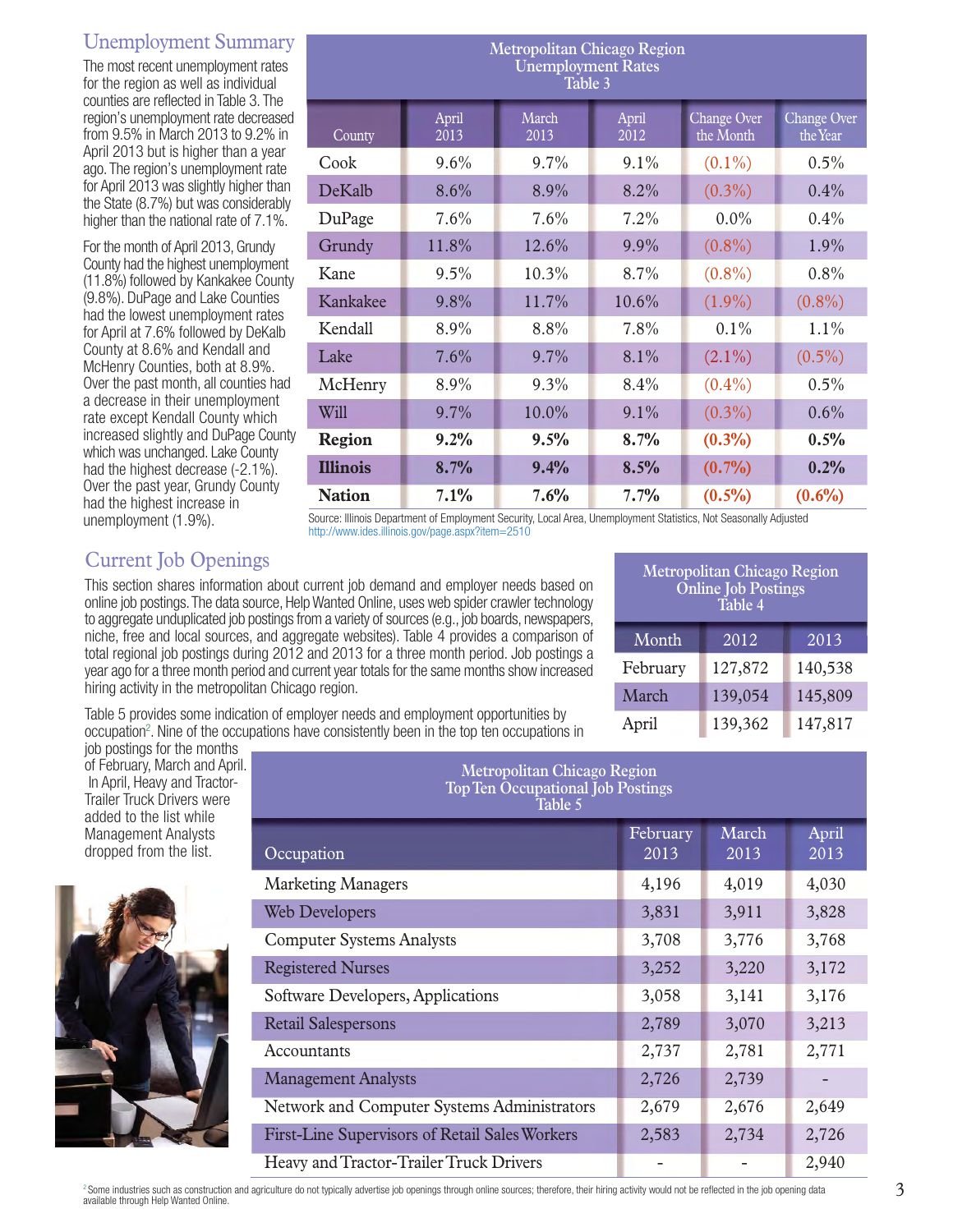# Projected Job Growth

By the end of 2017, the metropolitan Chicago region is expected to add 256,044 jobs and by the end of 2022 add 568,611 jobs to the regional economy. The region's jobs are expected to grow at the same rate as the State but at a slower rate than the Nation. The region's new jobs will represent 72 % of the State's total job growth.

In looking at projected job growth by industry over the ten year period of 2012 to 2022 (Table 6), the healthcare and social assistance industry is expected to have the largest increase in jobs (97,285) followed by the professional, scientific, and technical services industry (81,503) and the finance and insurance industry (80,525). In terms of job loss, manufacturing is projected to lose 30,899 jobs over the next ten years.

| <b>Metropolitan Chicago Region</b><br><b>Job Growth by Industry</b><br>2012-2022<br>Table 6 |                             |                                  |                                  |                          |                                  |                                  |                                      |  |
|---------------------------------------------------------------------------------------------|-----------------------------|----------------------------------|----------------------------------|--------------------------|----------------------------------|----------------------------------|--------------------------------------|--|
| Description                                                                                 | 2012<br><b>Jobs</b>         | Projected<br>2017<br><b>Jobs</b> | Projected<br>Change<br>2012-2017 | Projected<br>℅<br>Change | Projected<br>2022<br><b>Jobs</b> | Projected<br>Change<br>2012-2022 | Projected<br>$\frac{1}{2}$<br>Change |  |
| Healthcare and Social Assistance                                                            | 578,455                     | 636,656                          | 58,201                           | 10%                      | 675,740                          | 97,285                           | 17%                                  |  |
| Professional, Scientific, and Technical Services                                            | 425,513                     | 464,008                          | 38,495                           | 9%                       | 507,016                          | 81,503                           | 19%                                  |  |
| Finance and Insurance                                                                       | 375,027                     | 419,802                          | 44,775                           | 12%                      | 455,552                          | 80,525                           | 21%                                  |  |
| Administrative and Support and Waste Management<br>and Remediation Services                 | 390,727                     | 422,634                          | 31,907                           | $8\%$                    | 461,210                          | 70,483                           | 18%                                  |  |
| Accommodation and Food Services                                                             | 339,040                     | 368,439                          | 29,399                           | 9%                       | 394,584                          | 55,544                           | 16%                                  |  |
| Other Services (except Public Administration)                                               | 303,273                     | 331,782                          | 28,509                           | 9%                       | 352,263                          | 48,990                           | 16%                                  |  |
| <b>Educational Services (Private)</b>                                                       | 165,014                     | 190,812                          | 25,798                           | 16%                      | 206,208                          | 41,194                           | 25%                                  |  |
| Transportation and Warehousing                                                              | 226,486                     | 244,130                          | 17,644                           | 8%                       | 260,780                          | 34,294                           | 15%                                  |  |
| Real Estate and Rental and Leasing                                                          | 223,225                     | 241,149                          | 17,924                           | $8\%$                    | 254,662                          | 31,437                           | 14%                                  |  |
| Government                                                                                  | 528,316                     | 538,602                          | 10,286                           | 2%                       | 556,901                          | 28,585                           | $5\%$                                |  |
| Arts, Entertainment, and Recreation                                                         | 117,719                     | 127,223                          | 9,504                            | $8\%$                    | 135,475                          | 17,756                           | 15%                                  |  |
| Retail Trade                                                                                | 459,942                     | 460,924                          | 982                              | $0\%$                    | 469,574                          | 9,632                            | 2%                                   |  |
| <b>Wholesale Trade</b>                                                                      | 213,077                     | 212,326                          | (751)                            | $0\%$                    | 218,474                          | 5,397                            | 3%                                   |  |
| Management of Companies and Enterprises                                                     | 83,939                      | 87,201                           | 3,262                            | 4%                       | 88,819                           | 4,880                            | 6%                                   |  |
| Construction                                                                                | 200,067                     | 192,987                          | (7,080)                          | (4% )                    | 200,575                          | 508                              | $0\%$                                |  |
| Mining, Quarrying, and Oil and Gas Extraction                                               | 1,971                       | 2,187                            | 216                              | 11%                      | 2,433                            | 462                              | 23%                                  |  |
| Information                                                                                 | 86,210                      | 81,132                           | (5,078)                          | (6%)                     | 84,306                           | (1,904)                          | (2%)                                 |  |
| <b>Utilities</b>                                                                            | 12,404                      | 11,667                           | (737)                            | (6%)                     | 10,449                           | (1,955)                          | (16%)                                |  |
| <b>Unclassified Industry</b>                                                                | 4,087                       | 2,924                            | (1,163)                          | (28%)                    | 2,086                            | (2,001)                          | (49%)                                |  |
| Agriculture, Forestry, Fishing and Hunting                                                  | 11,326                      | 9,114                            | (2,212)                          | (20%)                    | 8,221                            | (3,105)                          | (27%)                                |  |
| Manufacturing                                                                               | 398,791                     | 354,953                          | (43, 838)                        | (11%)                    | 367,892                          | (30, 899)                        | (8%)                                 |  |
| <b>Region</b>                                                                               | 5,144,608                   | 5,400,652                        | 256,044                          | $5\%$                    | 5,713,219                        | 568,611                          | 11%                                  |  |
| <b>State</b>                                                                                | 7,433,617                   | 7,799,975                        | 366,358                          | $5\%$                    | 8,219,986                        | 786,369                          | 11%                                  |  |
| <b>Nation</b>                                                                               | 179, 159, 830 191, 638, 268 |                                  | 12,478,438                       | $7\%$                    | 203, 407, 137                    | 24, 247, 307                     | 14%                                  |  |

Source: EMSI Complete Employment – 1st Quarter 2013

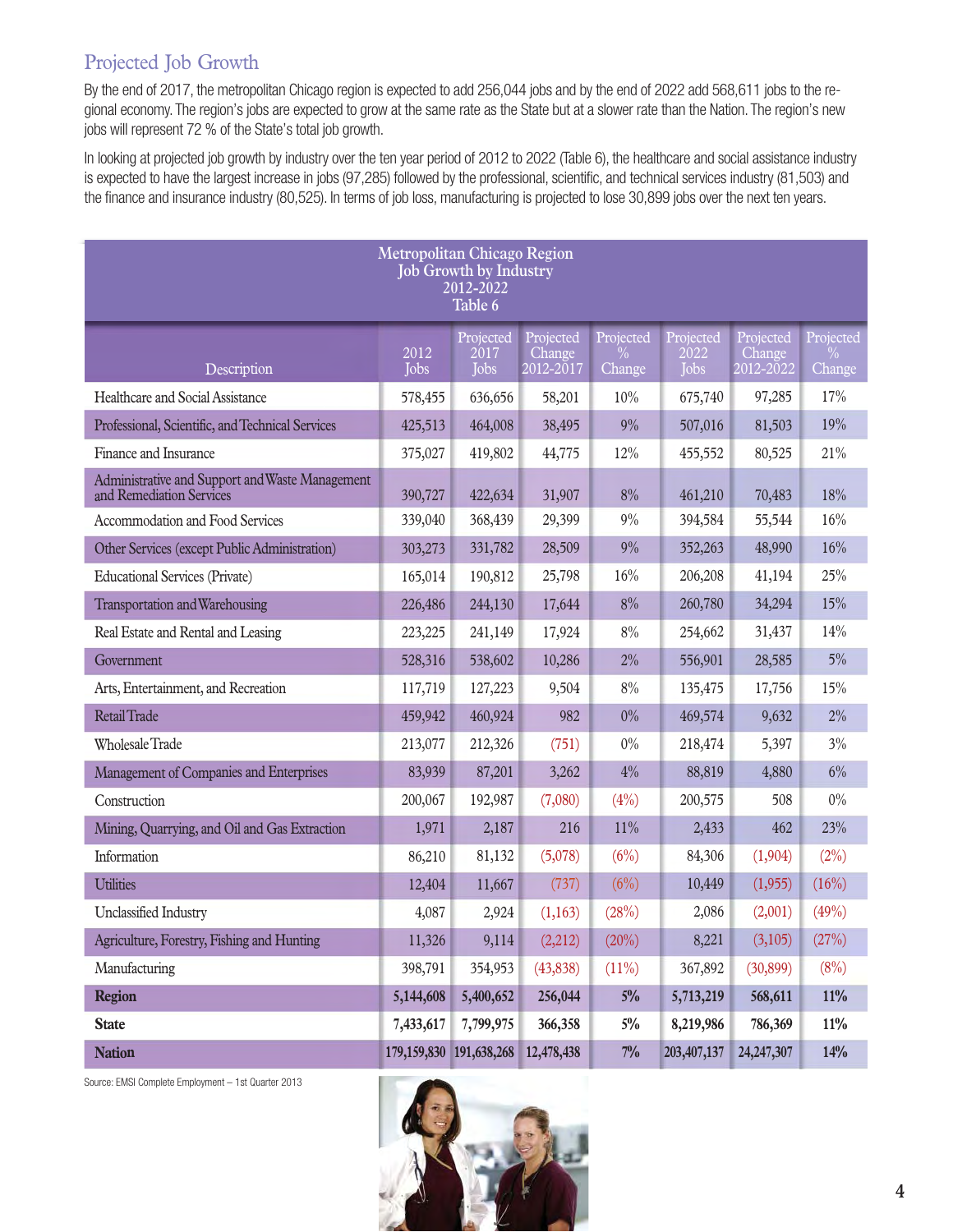

# Future Employer Needs for a Skilled Workforce

The challenge for individuals and the public workforce system in making prudent education and training investments is predicting future hiring needs of employers. Data in this section provides some indication of the kinds of jobs that are represented in the anticipated 568,611 increase in jobs by 2022. Table 7 identifies occupation groups with the largest projected job growth through 2022. The groups expected to add the most jobs are business and financial operations occupations (66,936) followed by sales and related occupations (62,377) and personal care and service occupations (62,124).

| <b>Metropolitan Chicago Region</b><br><b>Fastest Growing Occupation Groups</b><br>Table 7 |             |                          |                                  |                                    |  |  |  |  |
|-------------------------------------------------------------------------------------------|-------------|--------------------------|----------------------------------|------------------------------------|--|--|--|--|
| Description                                                                               | $2012$ Jobs | Projected<br>$2022$ Jobs | Projected<br>Change<br>2012-2022 | Projected<br>% Change<br>2012-2022 |  |  |  |  |
| Business and Financial Operations Occupations                                             | 363,838     | 430,774                  | 66,936                           | 18%                                |  |  |  |  |
| Sales and Related Occupations                                                             | 681,450     | 743,827                  | 62,377                           | 9%                                 |  |  |  |  |
| Personal Care and Service Occupations                                                     | 246,731     | 308,855                  | 62,124                           | 25%                                |  |  |  |  |
| Food Preparation and Serving Related Occupations                                          | 314,587     | 365,619                  | 51,032                           | 16%                                |  |  |  |  |
| Education, Training, and Library Occupations                                              | 294,596     | 341,327                  | 46,731                           | 16%                                |  |  |  |  |
| Office and Administrative Support Occupations                                             | 686,888     | 728,598                  | 41,710                           | 6%                                 |  |  |  |  |
| Building and Grounds Cleaning and Maintenance Occupations                                 | 202,593     | 236,319                  | 33,726                           | 17%                                |  |  |  |  |
| Transportation and Material Moving Occupations                                            | 358,483     | 391,386                  | 32,903                           | 9%                                 |  |  |  |  |
| Healthcare Practitioners and Technical Occupations                                        | 245,714     | 277,933                  | 32,219                           | 13%                                |  |  |  |  |
| <b>Healthcare Support Occupations</b>                                                     | 128,781     | 158,891                  | 30,110                           | 23%                                |  |  |  |  |
| <b>Management Occupations</b>                                                             | 344,547     | 371,376                  | 26,829                           | 8%                                 |  |  |  |  |
| Arts, Design, Entertainment, Sports, and Media Occupations                                | 156,515     | 177,861                  | 21,346                           | 14%                                |  |  |  |  |
| Computer and Mathematical Occupations                                                     | 118,797     | 139,903                  | 21,106                           | 18%                                |  |  |  |  |
| Installation, Maintenance, and Repair Occupations                                         | 143,063     | 154,786                  | 11,723                           | 8%                                 |  |  |  |  |
| Protective Service Occupations                                                            | 105,573     | 115,093                  | 9,520                            | 9%                                 |  |  |  |  |

Source: EMSI Complete Employment – 1st Quarter 2013, 2 digit NAICS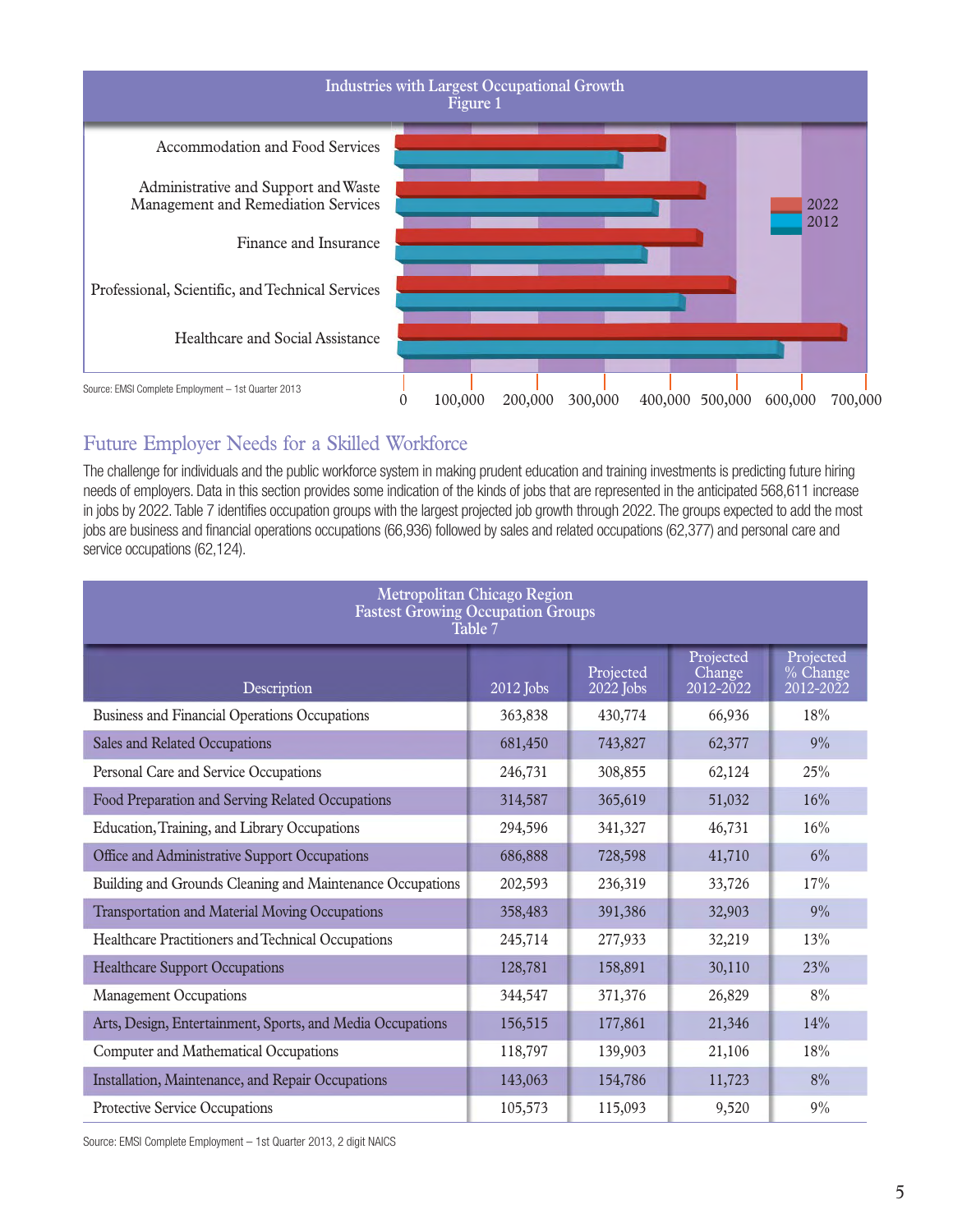

Table 8 identifies specific occupations within the major groups with the largest projected increase in jobs through 2022. Those jobs require a range of education with varied income potential. Occupations with the largest projected increase in jobs are personal financial advisors (30,352), hairdressers, hairstylists, and cosmetologists (17,856), and securities, commodities, and financial services sales agents (17,367). Three of the occupations identified for future growth are also represented in the top ten current high demand occupations according to online job posting data presented earlier in this report: Registered Nurses, Management Analysts, and Heavy and Tractor-Trailer Truck Drivers.

| <b>Metropolitan Chicago Region</b><br>Occupations with the Largest Employment Growth<br>Table 8 |              |                                        |                                         |                                              |                                       |                                                      |  |
|-------------------------------------------------------------------------------------------------|--------------|----------------------------------------|-----------------------------------------|----------------------------------------------|---------------------------------------|------------------------------------------------------|--|
| Description                                                                                     | 2012<br>Jobs | Projected<br>$\overline{20}22$<br>Jobs | Projected<br>Change<br>$2012 -$<br>2022 | Projected<br>$\%$ Change<br>$2012 -$<br>2022 | 2012<br>Average<br>Hourly<br>Earnings | <b>Educational Requirements</b>                      |  |
| <b>Personal Financial Advisors</b>                                                              | 63,185       | 93,537                                 | 30,352                                  | 48%                                          | \$35.75                               | Bachelor's degree                                    |  |
| Hairdressers, Hairstylists,<br>and Cosmetologists                                               | 43,905       | 61,761                                 | 17,856                                  | 41%                                          | \$10.87                               | Postsecondary non-degree award                       |  |
| Securities, Commodities, and<br><b>Financial Services Sales Agents</b>                          | 54,259       | 71,626                                 | 17,367                                  | 32%                                          | \$35.81                               | Bachelor's degree                                    |  |
| Combined Food Preparation and<br>Serving Workers, Including Fast Food                           | 84,900       | 101,407                                | 16,507                                  | 19%                                          | \$9.52                                | Short-term on-the-job training                       |  |
| Janitors and Cleaners, Except Maids<br>and Housekeeping Cleaners                                | 99,516       | 114,831                                | 15,315                                  | 15%                                          | \$12.78                               | Short-term on-the-job training                       |  |
| <b>Real Estate Sales Agents</b>                                                                 | 95,751       | 110,886                                | 15,135                                  | 16%                                          | \$18.00                               | Postsecondary non-degree award                       |  |
| Home Health Aides                                                                               | 38,698       | 53,744                                 | 15,046                                  | 39%                                          | \$10.71                               | Short-term on-the-job training                       |  |
| Heavy and Tractor-Trailer<br><b>Truck Drivers</b>                                               | 63,563       | 77,463                                 | 13,900                                  | 22%                                          | \$20.10                               | Short-term on-the-job training                       |  |
| <b>Registered Nurses</b>                                                                        | 85,494       | 96,975                                 | 11,481                                  | 13%                                          | \$33.97                               | Associate's degree                                   |  |
| <b>Personal Care Aides</b>                                                                      | 24,986       | 36,454                                 | 11,468                                  | 46%                                          | \$10.50                               | Short-term on-the-job training                       |  |
| Elementary School Teachers,<br><b>Except Special Education</b>                                  | 56,442       | 66,591                                 | 10,149                                  | 18%                                          | \$29.47                               | Bachelor's degree                                    |  |
| <b>Waiters and Waitresses</b>                                                                   | 53,833       | 63,692                                 | 9,859                                   | 18%                                          | \$10.90                               | Short-term on-the-job training                       |  |
| Landscaping and Groundskeeping<br>Workers                                                       | 32,759       | 42,584                                 | 9,825                                   | 30%                                          | \$12.73                               | Short-term on-the-job training                       |  |
| Office Clerks, General                                                                          | 100,076      | 109,667                                | 9,591                                   | 10%                                          | \$15.30                               | Short-term on-the-job training                       |  |
| <b>Management Analysts</b>                                                                      | 42,924       | 51,195                                 | 8,271                                   | 19%                                          | \$39.11                               | Bachelor's or higher degree, plus<br>work experience |  |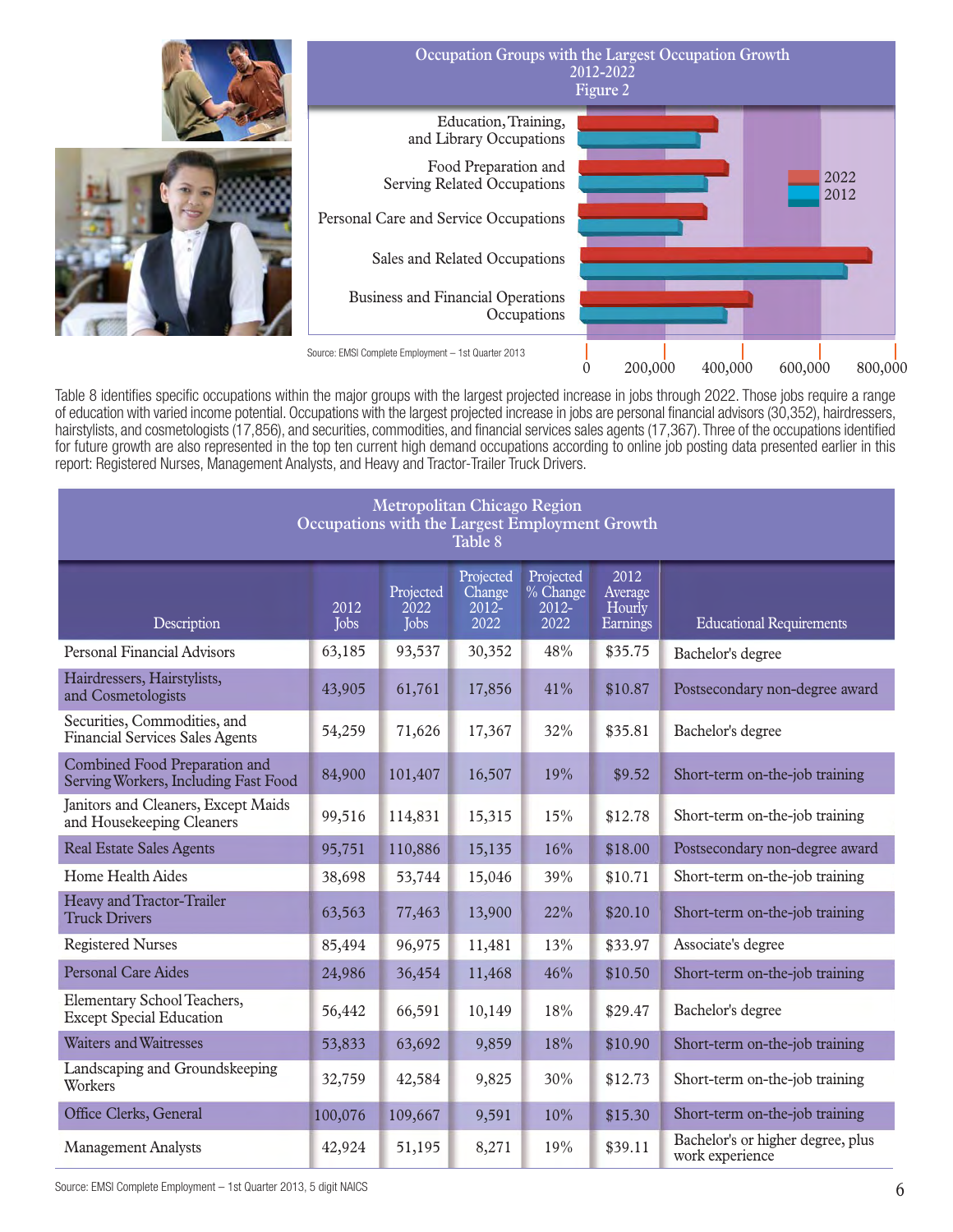New jobs are only part of the employment picture. Job openings are also created through replacement jobs, which is when individuals change jobs or leave the labor force (e.g., retirement). In the metropolitan Chicago region, 1,830,730 openings are projected through 2022 of which only 568,611 are new jobs. Table 9 identifies the occupations with the largest number of projected openings, as a portion of the 1,262,119 openings through 2022. The fact that cashiers, retail salespersons, food preparation and serving workers, and waiters and waitresses rank high in the number of projected openings comes as no surprise; high turnover is characteristic for these occupations that are typically entry level and often part time. However, the number of openings projected for more professional positions such as personal financial advisory, real estate sales agents, and securities, commodities, and financial service sales agent might be attributed to an aging workforce (e.g., 65 – 79 years), as reflected in Table 10, and their retirement from the workforce.

| <b>Metropolitan Chicago Region</b><br>Occupations with Largest Number of Projected Openings<br><b>Growth and Replacement</b><br>Table 9 |              |                          |                                  |                                    |  |  |  |  |
|-----------------------------------------------------------------------------------------------------------------------------------------|--------------|--------------------------|----------------------------------|------------------------------------|--|--|--|--|
| Description                                                                                                                             | 2012<br>Jobs | Projected<br>$2022$ Jobs | Projected<br>Change<br>2012-2022 | Projected<br>Openings<br>2012-2022 |  |  |  |  |
| Cashiers                                                                                                                                | 99,440       | 102,734                  | 3,294                            | 49,056                             |  |  |  |  |
| <b>Retail Salespersons</b>                                                                                                              | 131,149      | 138,323                  | 7,174                            | 47,175                             |  |  |  |  |
| Combined Food Preparation and Serving Workers, Including Fast Food                                                                      | 84,900       | 101,407                  | 16,507                           | 40,204                             |  |  |  |  |
| <b>Personal Financial Advisors</b>                                                                                                      | 63,185       | 93,537                   | 30,352                           | 37,623                             |  |  |  |  |
| Waiters and Waitresses                                                                                                                  | 53,833       | 63,692                   | 9,859                            | 36,745                             |  |  |  |  |
| <b>Real Estate Sales Agents</b>                                                                                                         | 95,751       | 110,886                  | 15,135                           | 36,656                             |  |  |  |  |
| Laborers and Freight, Stock, and Material Movers, Hand                                                                                  | 86,124       | 92,365                   | 6,241                            | 34,784                             |  |  |  |  |
| Janitors and Cleaners, Except Maids and Housekeeping Cleaners                                                                           | 99,516       | 114,831                  | 15,315                           | 34,073                             |  |  |  |  |
| Securities, Commodities, and Financial Services Sales Agents                                                                            | 54,259       | 71,626                   | 17,367                           | 32,348                             |  |  |  |  |
| <b>Customer Service Representatives</b>                                                                                                 | 77,460       | 81,990                   | 4,530                            | 27,683                             |  |  |  |  |
| Office Clerks, General                                                                                                                  | 100,076      | 109,667                  | 9,591                            | 27,343                             |  |  |  |  |
| <b>Childcare Workers</b>                                                                                                                | 60,094       | 68,258                   | 8,164                            | 27,087                             |  |  |  |  |
| <b>Registered Nurses</b>                                                                                                                | 85,494       | 96,975                   | 11,481                           | 26,957                             |  |  |  |  |
| Heavy and Tractor-Trailer Truck Drivers                                                                                                 | 63,563       | 77,463                   | 13,900                           | 26,552                             |  |  |  |  |
| Hairdressers, Hairstylists, and Cosmetologists                                                                                          | 43,905       | 61,761                   | 17,856                           | 26,229                             |  |  |  |  |

Source: EMSI Complete Employment – 1st Quarter 2013, 5 digit NAICS

| <b>Metropolitan Chicago Region</b><br>Population by Age<br>Table 10 |           |                                            |                   |                                  |  |  |  |  |
|---------------------------------------------------------------------|-----------|--------------------------------------------|-------------------|----------------------------------|--|--|--|--|
| Age Group                                                           | 2012      | $\frac{0}{6}$ of<br>Region's<br>Population | Projected<br>2022 | $%$ of<br>Region's<br>Population |  |  |  |  |
| Under 20                                                            | 2,407,921 | 27.4%                                      | 2,390,482         | 26.3%                            |  |  |  |  |
| 20-34 Years                                                         | 1,877,793 | 21.3%                                      | 1,924,840         | 21.2%                            |  |  |  |  |
| 35-49 Years                                                         | 1,822,087 | 20.7%                                      | 1,749,050         | 19.3%                            |  |  |  |  |
| 50-64 Years                                                         | 1,655,260 | 18.8%                                      | 1,659,130         | 18.3%                            |  |  |  |  |
| $65-79$ Years                                                       | 751,579   | 8.5%                                       | 1,063,143         | 11.7%                            |  |  |  |  |
| 80 and over                                                         | 288,245   | 3.3%                                       | 290,999           | 3.2%                             |  |  |  |  |
| Total                                                               | 8,802,885 | 100%                                       | 9,077,644         | 100%                             |  |  |  |  |



EMSI Complete Employment – 1st Quarter 2013